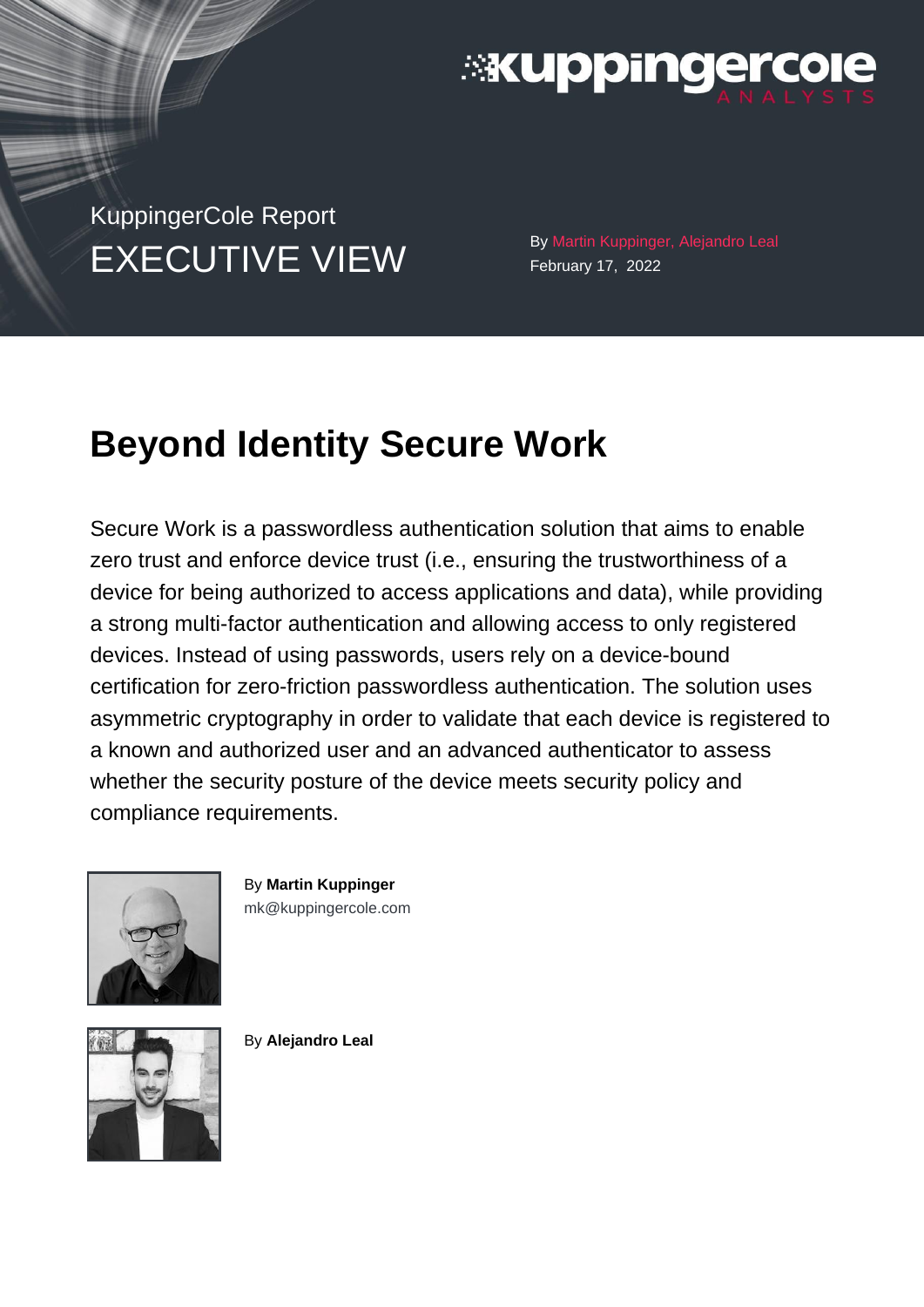

# **Content**

| 2 Product Description (and the contract of the contract of the contract of the contract of the contract of the |  |
|----------------------------------------------------------------------------------------------------------------|--|
|                                                                                                                |  |
|                                                                                                                |  |
| Content of Figures (Allerman Alexander Alexander Alexander Alexander Alexander Alexander Alexander Alexander A |  |
|                                                                                                                |  |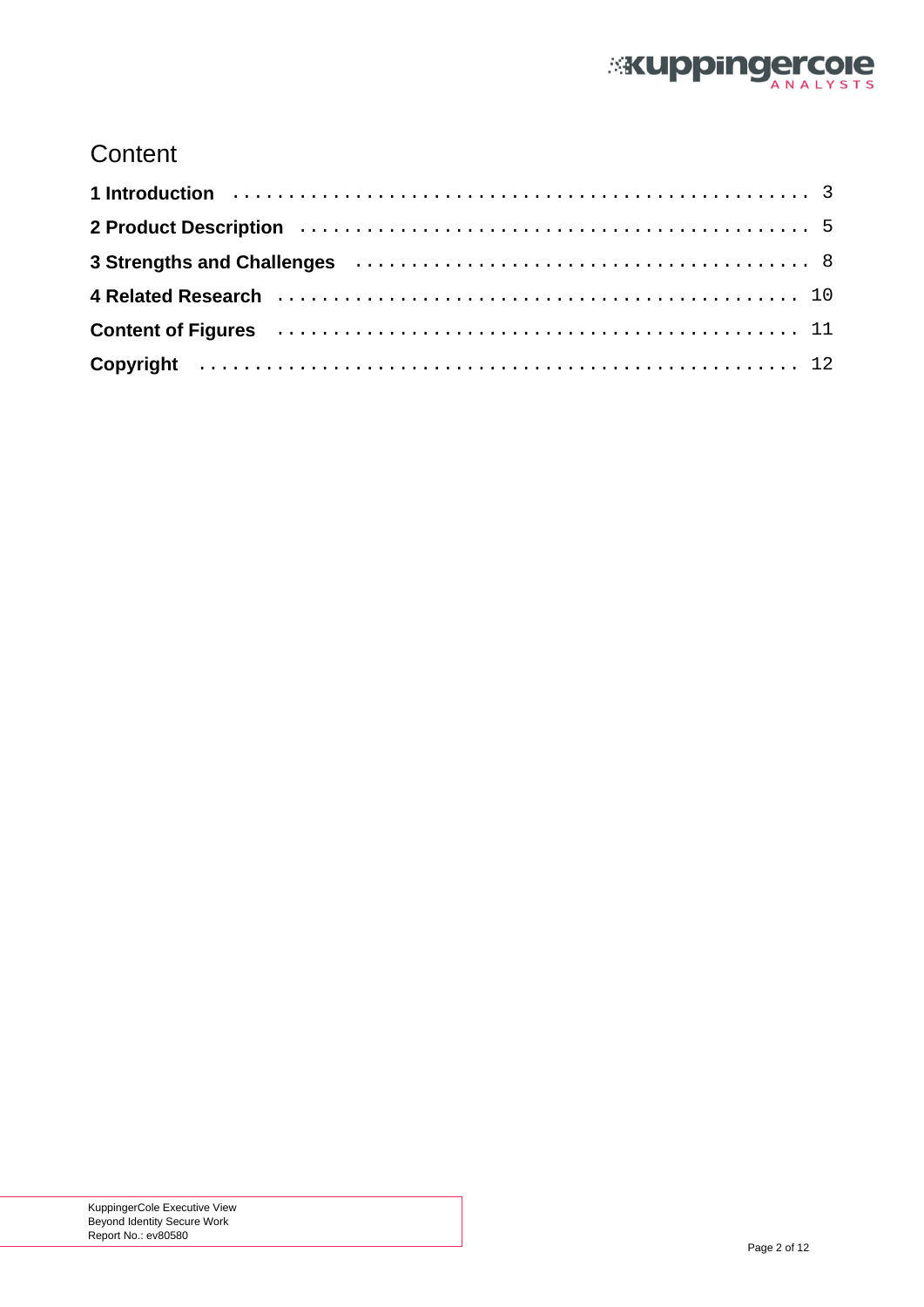

### <span id="page-2-0"></span>1 Introduction

Passwords can easily be stolen, guessed, or compromised. Relying on passwords for security has become increasingly risky and problematic for organizations. End-user behavior can put at stake the security of computer and information systems. Numerous studies have shown that most data breaches involve the use of stolen credentials and compromised passwords, making them one of the weakest links in cybersecurity.

To understand why a passwordless solution has the potential to secure and enhance the IT systems of an organization, it is important to recognize why passwords are failing as an authentication system. In most cases, users use or reuse similar passwords across different platforms, increasing not only risk and vulnerability but also the possibility of password-based threats such as brute force attacks, social engineering attacks, and SIM swaps.

As a result, organizations are continuously seeking to address this fundamental security risk. The IT security community has long been aware of the fact that passwords provide little or no security at all as a means of authentication. Therefore, as remote work becomes more prevalent and cyberattacks continue to increase, preventing a password compromise is one of the main challenges organizations face today. In response, investment into cybersecurity has soared but, in most cases, these efforts have not fully addressed the reliance on passwords and the vulnerabilities they present.

The main problem of passwords in the workforce is the security risk they pose to the entire digital ecosystem of an organization. Furthermore, managing existing passwords within an organization can be burdensome, time-consuming, and costly. Since password elimination is recognized as a fundamental goal for the IT security industry, passwordless options are increasingly gaining popularity and widespread adoption. To minimize the reliance on passwords and the associated risk, the industry has been working for a long time on different technical solutions and standards.

However, many solutions claiming to be passwordless do not entirely eliminate passwords, but simply reduce the amount of passwords or add another insecure factor for authentication. Various solutions are still password-bound such as password managers, and legacy multi-factor authentication (MFA) solutions, which utilize passwords as a factor in their authentication process. Solutions that are passwordless employ secure factors such as biometrics and are standard-based, such as FIDO.

Passwordless authentication solutions should provide a consistent login experience across all devices, introduce a frictionless user experience, include an integrated authentication approach, support industry standards, support access management products that use SAML or OIDC, and eliminate the dependence on passwords or other easily phishable factors, as an authentication method.

To stay competitive, secure, and compliant, organizations must actively seek newer ways of assessing and managing security risks without disrupting the users and the business. By removing passwords as an authentication method, organizations will end up with a modern authentication system that does not rely on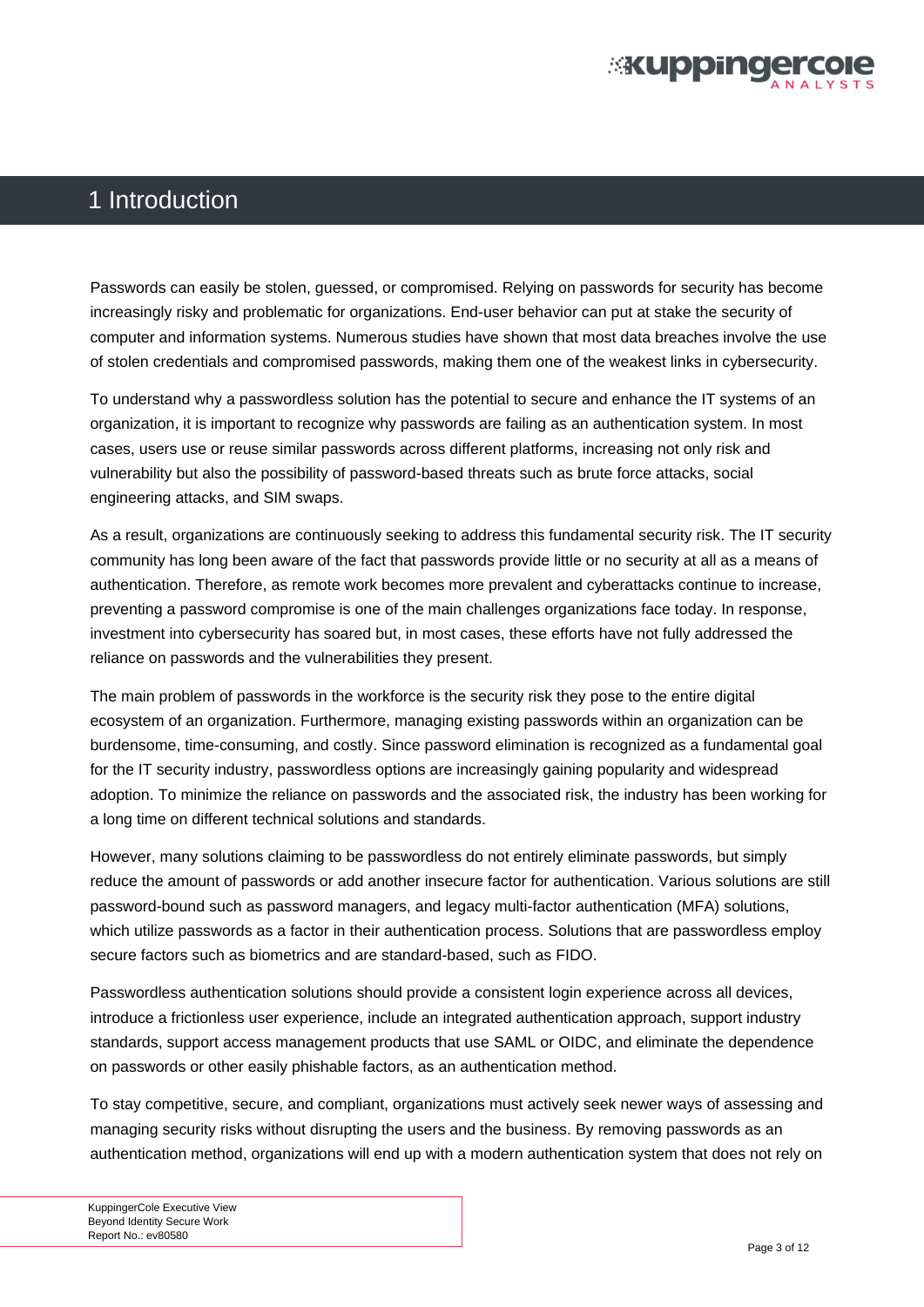

users remembering passwords. If successfully implemented, the passwordless solution will add a significant layer to the overall security posture of the organization while providing a frictionless experience to the users. It increases both the level of security and the user convenience.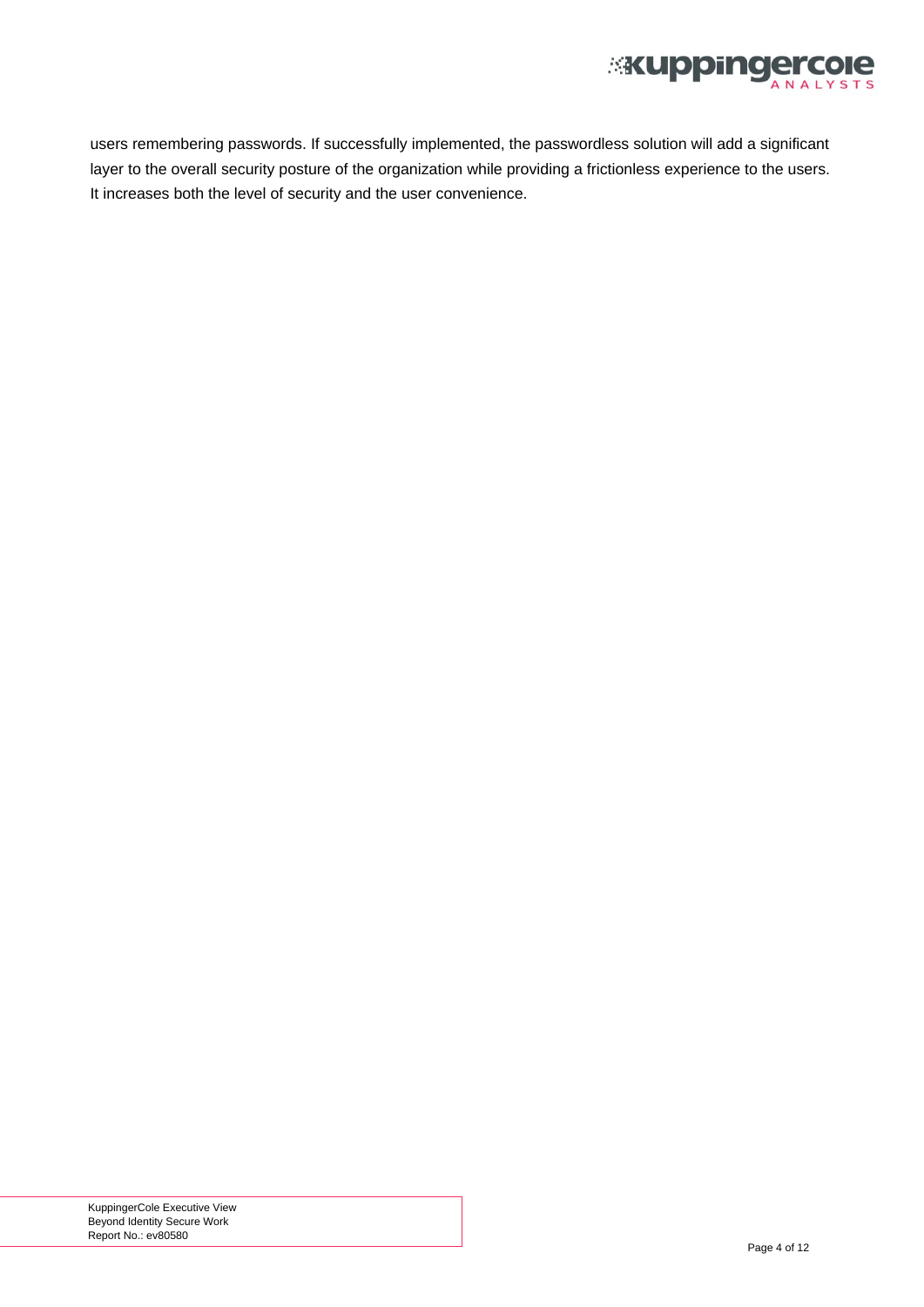

### <span id="page-4-0"></span>2 Product Description

Beyond Identity was founded in early 2019. They are headquartered in New York and have offices and customers around the world. As an innovator in passwordless multi-factor authentication solutions, Beyond Identity breaks down the barriers between identity, security, and device management. They offer a broad range of capabilities supporting:

- passwordless MFA
- device trust
- risk based authentication

To secure devices and the access of remote workers, Beyond Identity designed Secure Work as their main product for the workforce, alongside their other offerings for customers and consumers, and for the DevOps space. Secure Work is a passwordless multi-factor authenticaton solution aimed at organizations looking to eliminate passwords as an authentication method. The platform replaces passwords with secure credentials based on their patent-pending solution that uses self-signed certificates and public-private key pairs.

The prevalence of remote work and the use of cloud-based applications has made device trust an essential part of the security architecture of an organization. Beyond Identity's capacity to deliver a cryptographic method to validate the identity of a person using multiple devices, including unmanaged devices and Bring Your Own Device (BYOD), in real time is a key advantage.

Essentially, Secure Work replaces passwords with a strong asymmetric cryptography for authentication in order to validate that each device is registered to a known and authorized user by assessing whether the security posture of the device meets the compliance requirements. Current solutions with cryptography processes and mechanisms rely on a certificate authority (CA), which can either be costly or very complex to set up, secure, and manage. However, instead of relying on a CA managed by a third party, Beyond Identity turns devices into their own CA. By employing their self-signed X.509 certificates on endpoint devices, this innovative and key differentiator solution extends the server-to-server chain of trust established with Transport Layer Security (TLS) to users and their devices.

Thus, Secure Work enforces device trust by combining an identity device-bound solution together with realtime device checks for secure access. During the initial registration, the public key is stored in the Beyond Identity cloud. The public-private key pairs cryptographically bind the end user with their device (or multiple devices). So, during each login request the Beyond Identity authenticator asks the device's Trusted Platform Module (TPM) or other secure element, depending on the technical platform, to create a cryptographic private key by generating a X.509 certificate. The TPM, and other types of secure elements, are designed to store sensitive information and carry out cryptographic operations by securing hardware through integrated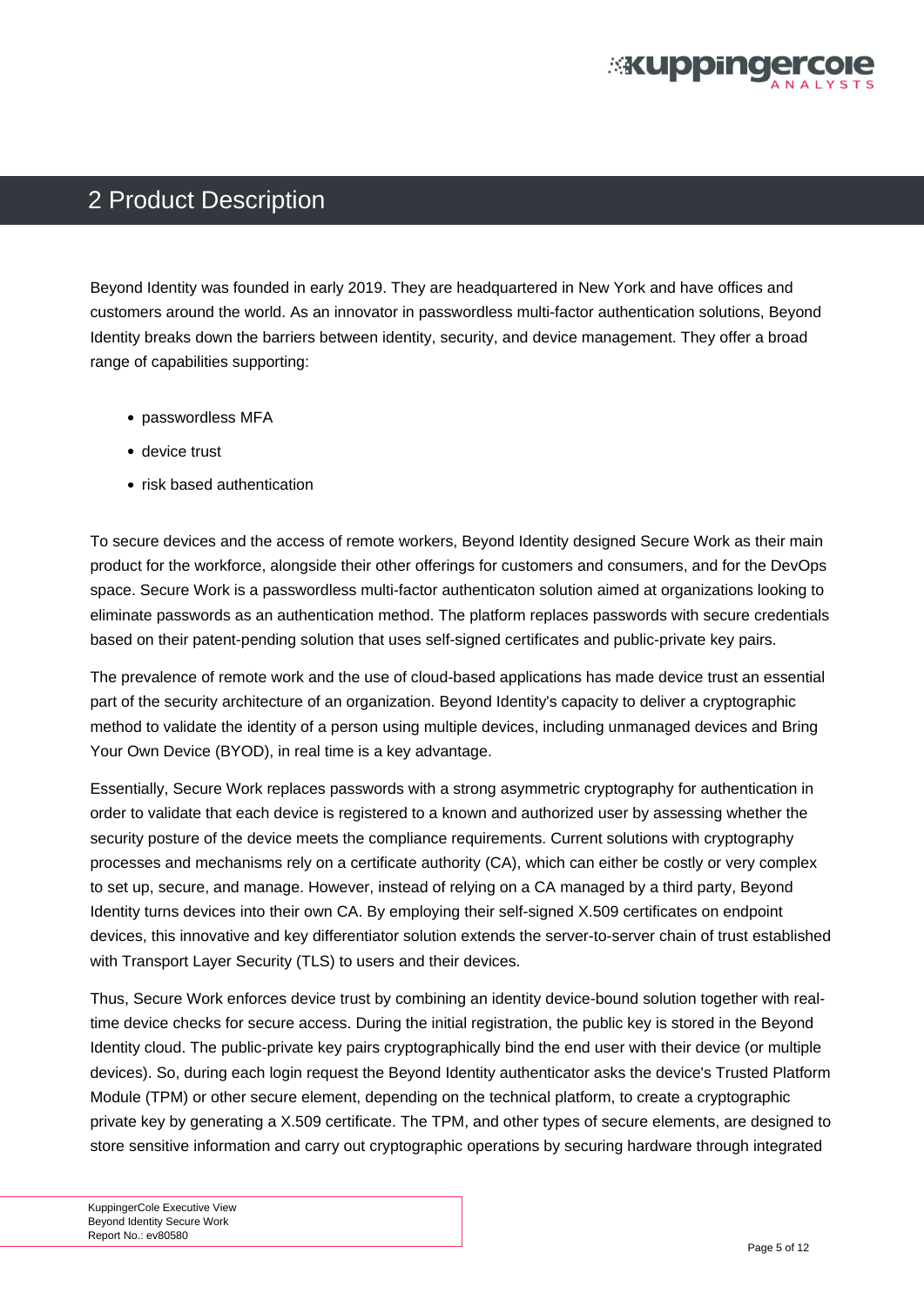

cryptographic keys. The private key cannot be viewed or removed by anyone from Beyond Identity, nor by the user. Following the creation of the private key, the private key is securely stored in the TPM of the personal device and used to sign the certificate. The certificate is then forwarded to the public cloud to be validated by the corresponding public key which verifies that the certificate was issued from the same device.

With Beyond Identity, there is no need for passwords, secondary hardware devices such as one-time password (OTP) generators, one-time codes, or push notifications required to authenticate. Using the selfsigned X.509 certificate and the public-private key pairs ensures that users are in possession of only two attributes: "something you are" from the device biometric and "something you own" from the possession of a private key. In addition, the solution validates and makes sure that each device is registered to a known and authorized user by assessing whether the device meets the security requirements.

During authentication, the solution runs data through the cloud and acts on customizable risk signals from the user and their device's security posture to make sure that there's a secure enclave, biometric authentication and firewall are enabled, the hard drive is encrypted, processes are running smoothly, etc. If some of these elements are absent, the device won't be secured and able to be authenticated. Also, the solution strengthens access control and risk-based policies with mobile device management (MDM) and endpoint detection and response (EDR) checks.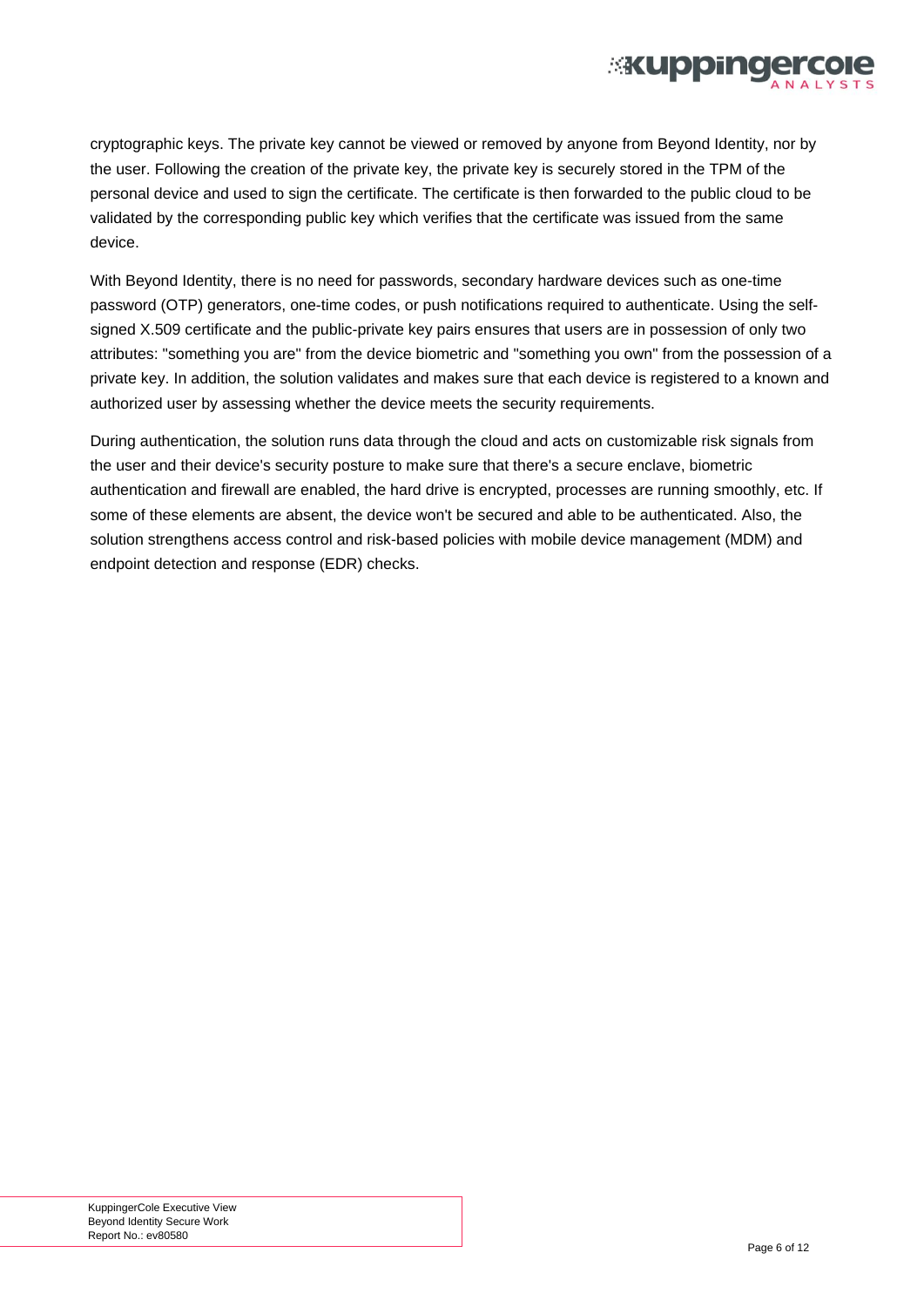

<span id="page-6-0"></span>

Figure 1: The login flow of Beyond Identity Secure Work [Provided by Beyond Identity]

Beyond Identity uses OAuth and OIDC protocols with downstream support for SAML to integrate with single sign-ons (SSOs) as a delegate identity provider. Going passwordless is not something that can be achieved in a single step, but Beyond Identity provides frictionless MFA and makes it easier for organizations to connect a passwordless solution to a SSO.

The platform integrates easily with a variety of Access Management solutions including Okta, Auth0, Ping Identity, ForgeRock, Microsoft Azure AD, and Microsoft ADFS (for on prem or hybrid deployments).

As cybersecurity threats continue to increase in scope, organizations need to innovate their authentication methods, get rid of passwords, attain an approach that is both secure, convenient, easy to administer and supports modern standards and a wide range of platforms.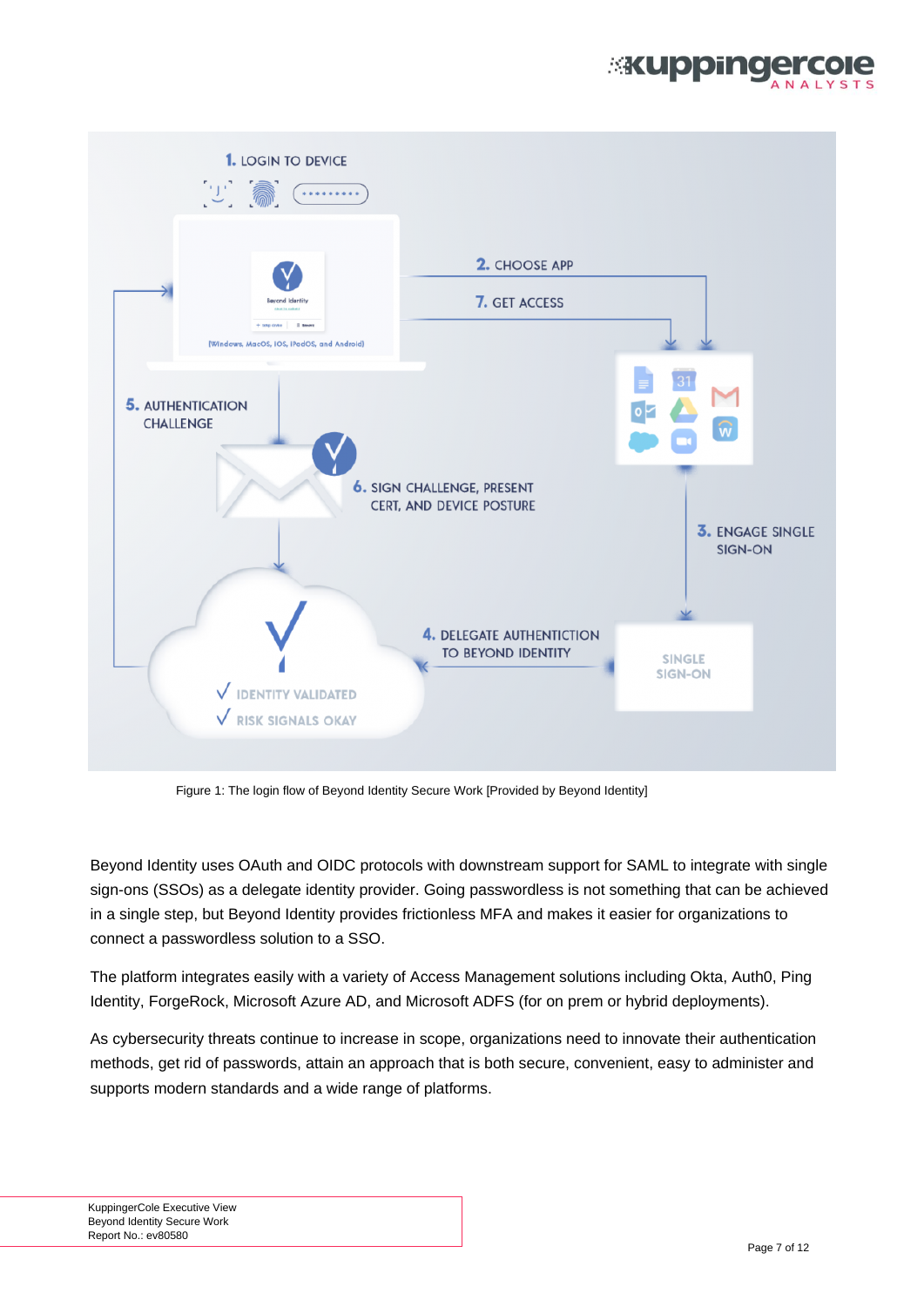

### <span id="page-7-0"></span>3 Strengths and Challenges

Secure Work provides an innovative solution for organizations wishing to eliminate the reliance on passwords and the inconvenience of legacy MFA that just adds another layer of, often easily phished, authentication factors to passwords. The platform aims to enforce device trust and lay the groundwork for the foundation of a zero-trust architecture.

However, the challenge for strong authentication and MFA solutions is to find a win-win solution between security and convenience. Beyond Identity's unique patent-pending solution model that creates self-signed certificates is what sets them apart from most of its competitors. It not only provides a secure authentication method, but it also presents a frictionless and convenient interaction for the user.

To further enforce device trust and security, the solution verifies that the user behind the device (or multiple) is authorized to use the device and detects if the device is secure enough for accessing the application or service being requested. The ability to continuously evaluate the security posture of multiple devices in a seamless manner at the exact time of login reinforces the notion that identity and the endpoint are the main security perimeters. This is another key advantage that Beyond Identity's solution introduces to the market.

However, one of the challenges facing Beyond Identity's Secure Work is the capacity to be able to support legacy systems on premises that continue to rely on passwords. Also, since working from home has become the new norm, it would be advantageous if Beyond Identity offers integration with VPN solutions and Windows Hello for Business in the long run.

BEYOND

**IDENTITY** 

KuppingerCole Executive View Beyond Identity Secure Work Report No.: ev80580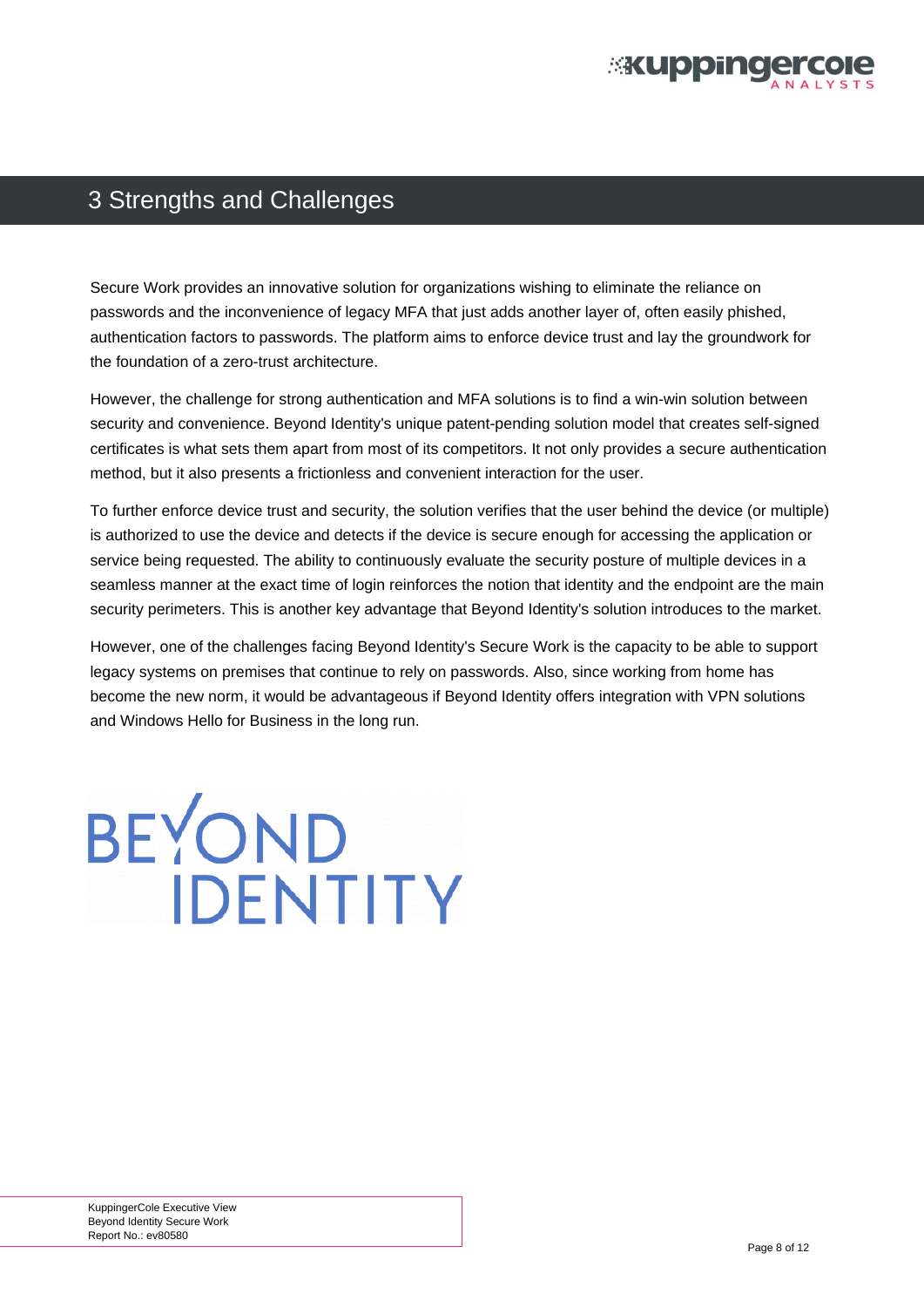

#### **Strengths**

- Frictionless user experience.
- Control access based on continuously analyzing risk signals.
- Innovative and highly secure approach for binding human and device identities.
- Built to work well for users with multiple devices.
- Utilizes hardware security, i.e., secure elements such as the TPM chip.
- Strong authentication method with public-private key pairs and the use of asymmetric cryptography.
- No need for maintaining an own CA or relying on third-party CAs.
- Broad set of integration to Access Management platforms, based on support for common standards.

#### **Challenges**

- Lack of support for legacy systems that continue to rely on passwords.
- Lack of out-of-the-box integration with VPN solutions.
- Lack of out-of-the-box support for integrating with Windows Hello for Business.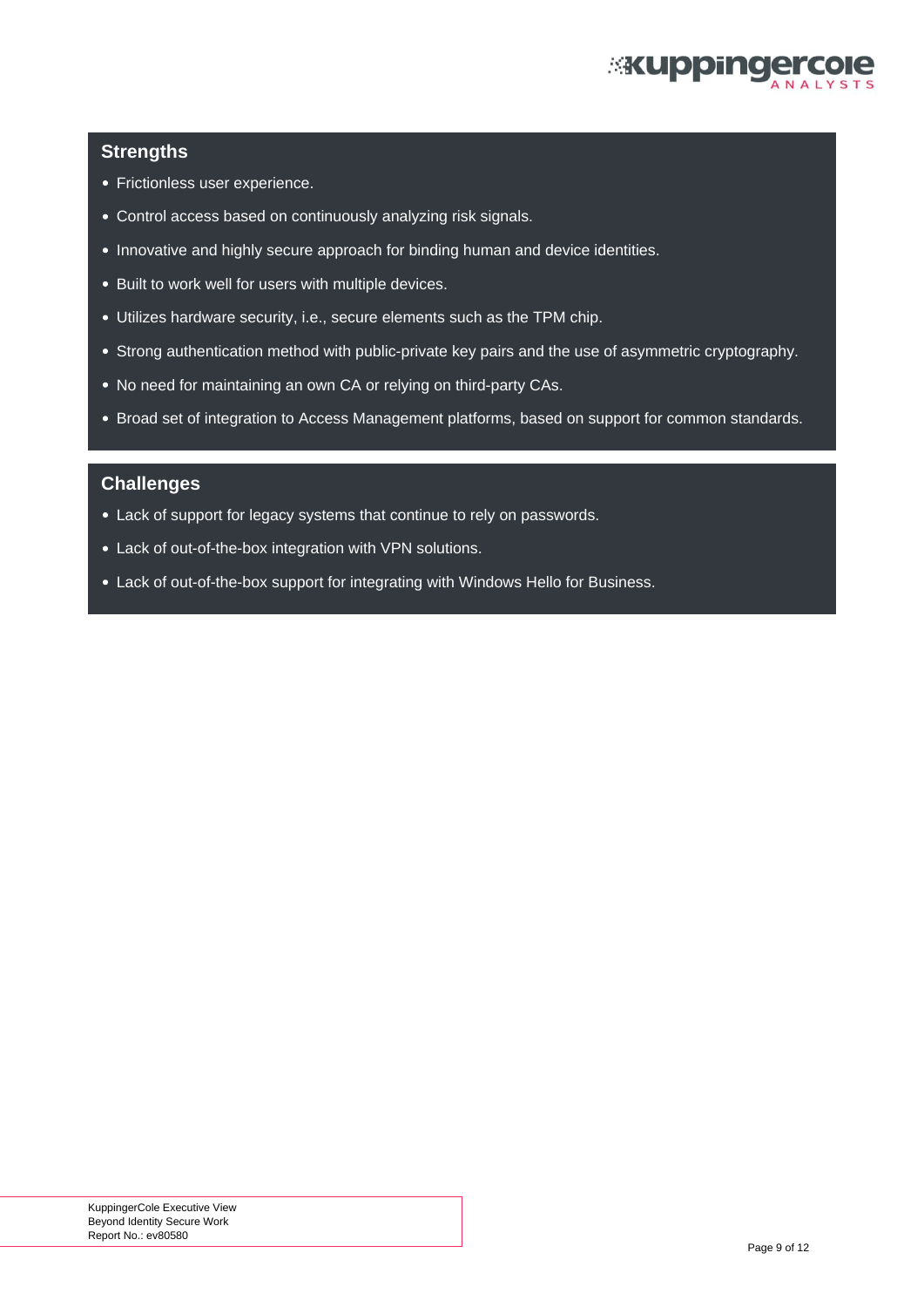

# <span id="page-9-0"></span>4 Related Research

[Leadership Brief How to Get Rid of Passwords - Today](https://www.kuppingercole.com/research/lb80234/how-to-get-rid-of-passwords-today) [Leadership Compass Access Management](https://www.kuppingercole.com/research/lc80257/access-management) [Leadership Compass Enterprise Authentication Solutions](https://www.kuppingercole.com/research/lc80062/enterprise-authentication-solutions)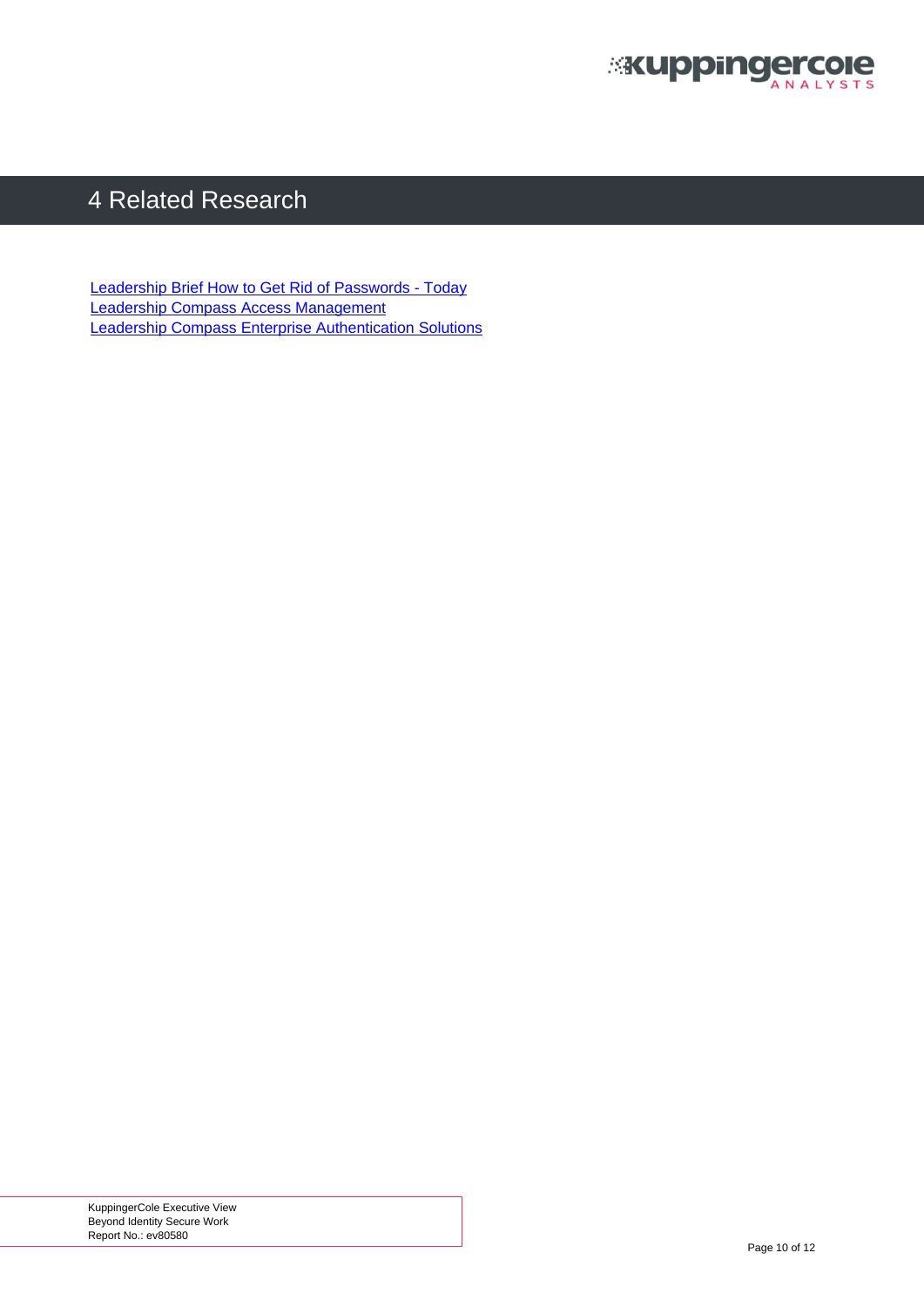

# <span id="page-10-0"></span>Content of Figures

[Figure 1: The login flow of Beyond Identity Secure Work \[Provided by Beyond Identity\]](#page-6-0)